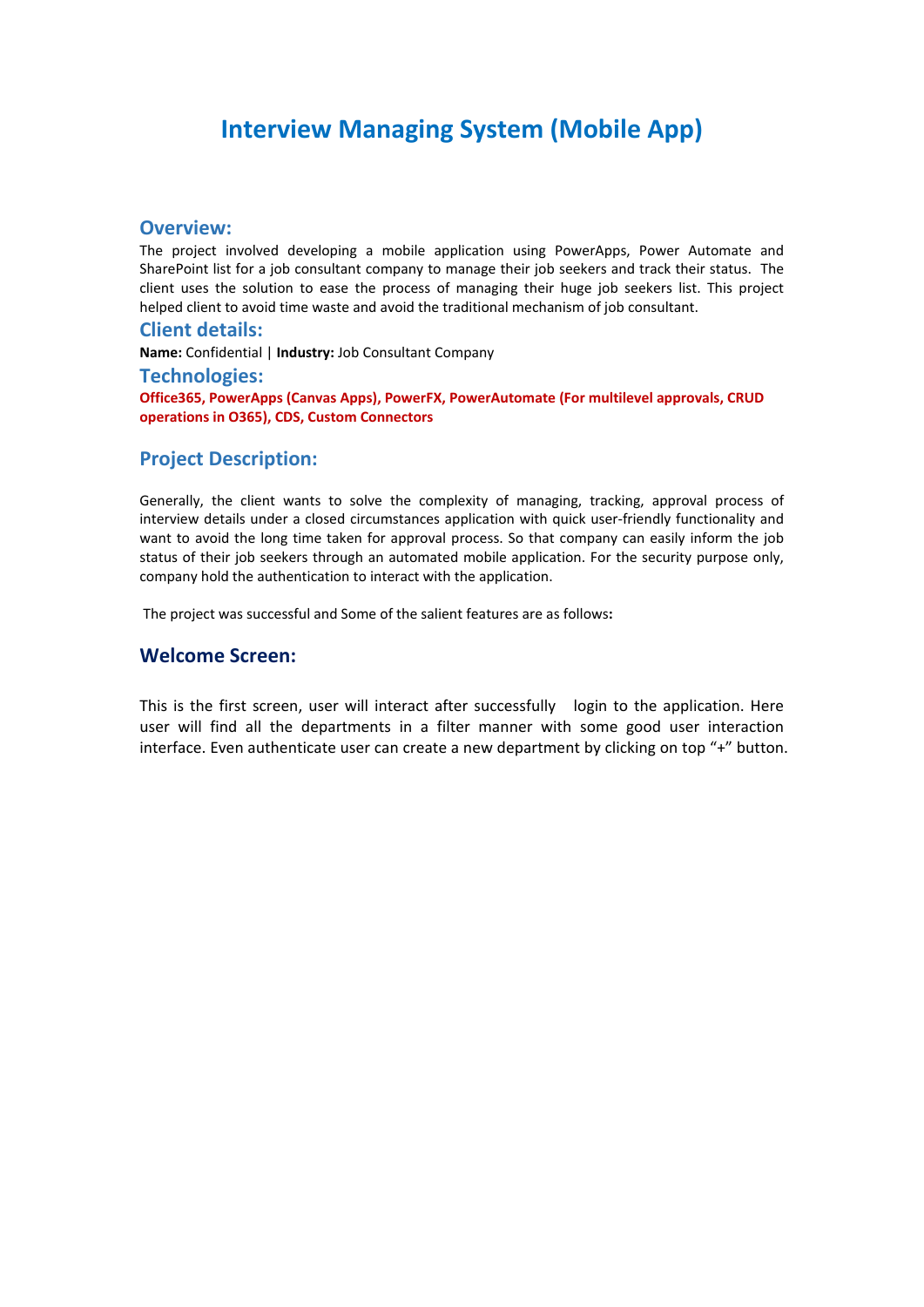| RR<br><b>Interview Tool</b> |  |
|-----------------------------|--|
| <b>DEPARTMENTS</b>          |  |
| Marketing                   |  |
| <b>Human Resources</b>      |  |
| Accounting                  |  |
| Designing                   |  |
| Management                  |  |
|                             |  |
|                             |  |

# **Specific Position Screen:**

When user choose a specific department, then user will land on this Specific Position Screen. Here User can find the open position and closed position for this specific departments. Also can edit the positions.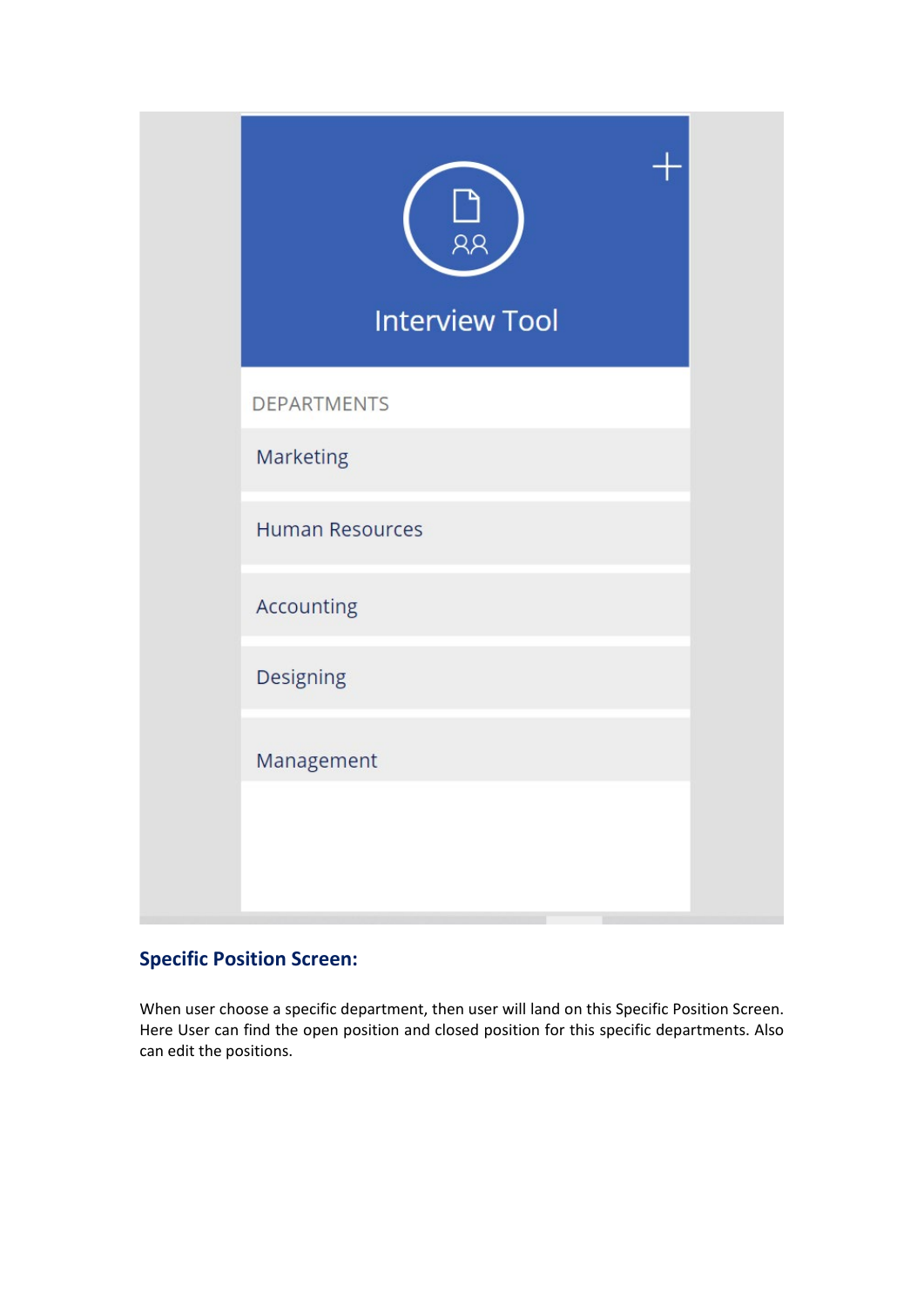

### **Candidates Screen:**

If user want to view the details of a open/closed position then by simply clicking on that position, user can view, who are applied for this job also there user can give feedback.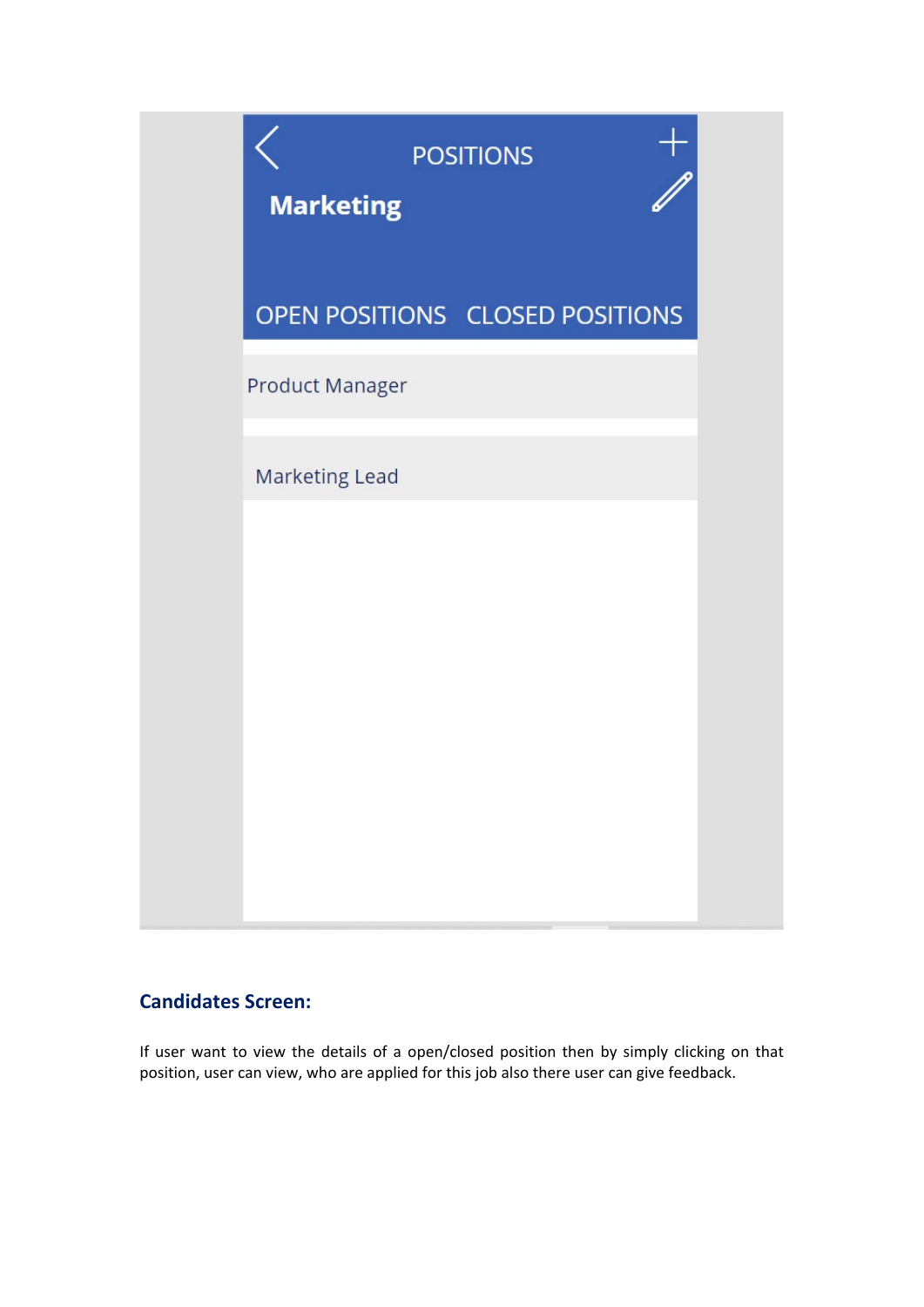

## **Add Candidates Screen:**

If user want to add a new candidate to the application as per the respective departments then user can simply click on the "+" button of the candidates screen and fill up the form details.